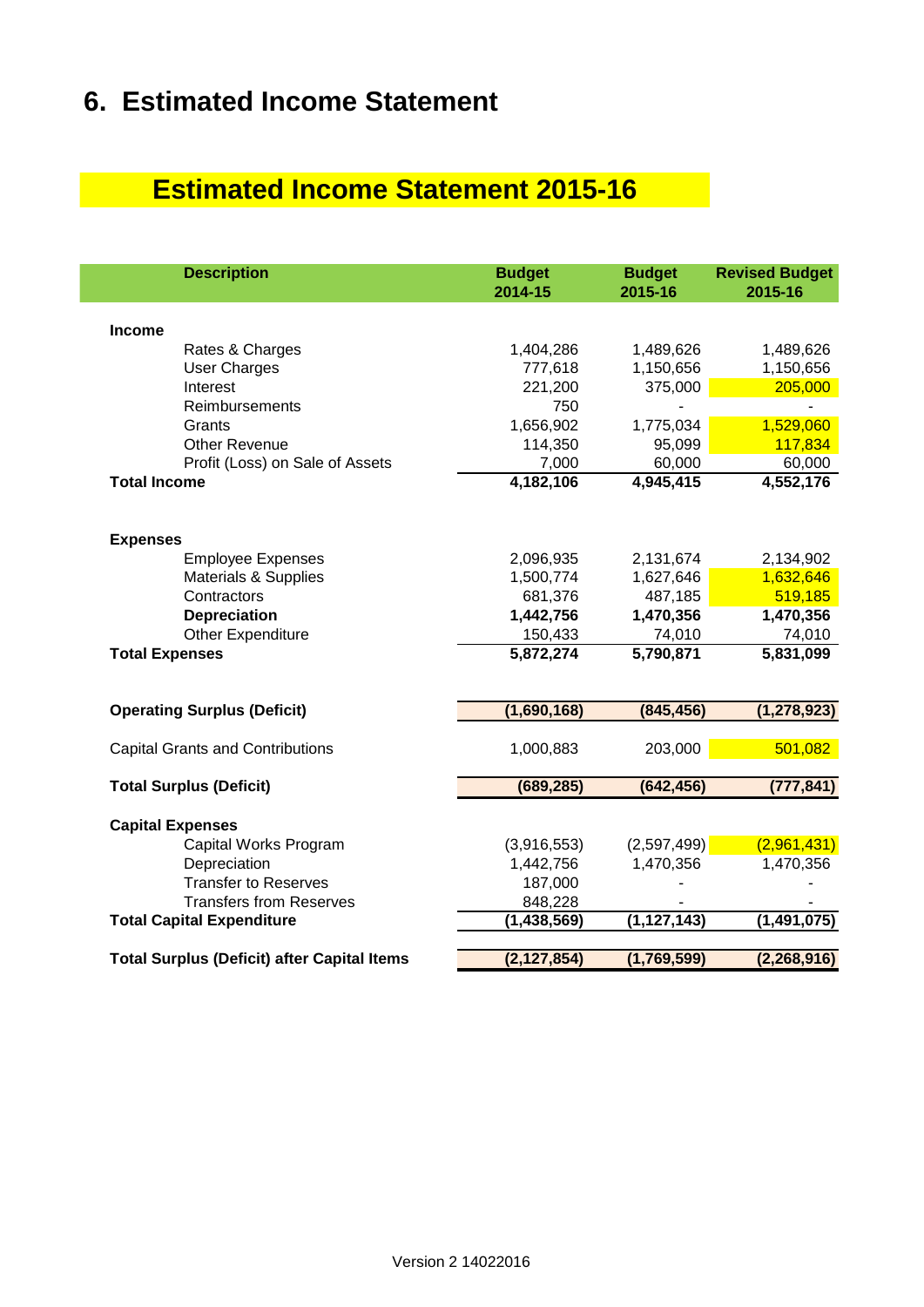### **2015-16 Budget Income Statement**

|                                                               | <b>Budget</b><br>2014-15       | <b>Budget</b><br>2015-16       | <b>Revised Budget</b><br>2015-16 |
|---------------------------------------------------------------|--------------------------------|--------------------------------|----------------------------------|
| Income                                                        |                                |                                |                                  |
| Airport - Fees & Charges                                      |                                |                                |                                  |
| Airport - Other Income                                        | \$33,996.00                    | \$6,000.00                     | \$6,000.00                       |
| <b>Airport Landing Charges</b>                                | \$85,002.00                    | \$95,000.00                    | \$95,000.00                      |
| Airport Passenger Service Charge                              | \$160,001.00                   | \$195,000.00                   | \$195,000.00                     |
| <b>Airport Terminal Rental</b>                                | \$15,996.00                    | \$12,538.00                    | \$12,538.00                      |
| <b>Total Airport - Fees &amp; Charges</b>                     | \$294,995.00                   | \$308,538.00                   | \$308,538.00                     |
| <b>Contributions &amp; Reimbursements</b>                     |                                |                                |                                  |
| Donations                                                     | \$0.00<br>\$33,000.00          | \$0.00<br>\$33,000.00          | \$0.00<br>\$33,000.00            |
| Public Open Space Contribution<br>Youth Program Contributions | \$2,500.00                     | \$2,600.00                     | \$2,600.00                       |
| <b>SES Contributions - MAIB Refunds</b>                       | \$250.00                       | \$250.00                       | \$250.00                         |
| <b>Total Contributions &amp; Reimbursements</b>               | \$35,750.00                    | \$35,850.00                    | \$35,850.00                      |
| <b>Corporate Services - Fees &amp; Charges</b>                |                                |                                |                                  |
| Flinders Art & Entertainment Centre                           | \$4,352.00                     | \$1,000.00                     | \$1,000.00                       |
| Halls & Recreation Facilities Hire                            | \$704.00                       | \$1,500.00                     | \$1,500.00                       |
| Photocopies/Facsimiles                                        | \$996.00                       | \$2,000.00                     | \$2,000.00                       |
| <b>Total Corporate Services - Fees &amp; Charges</b>          | \$6,052.00                     | \$4,500.00                     | \$4,500.00                       |
| Development Services - Fees & Charges                         |                                |                                |                                  |
| 132 & 337 Certificates                                        | \$9,996.00                     | \$10,000.00                    | \$10,000.00                      |
| Ammendment to Planning Permits                                | \$504.00                       | \$500.00                       | \$500.00                         |
| <b>B.C.I. Training Levy</b>                                   | \$1,248.00                     | \$2,500.00                     | \$2,500.00                       |
| <b>Building Fees</b>                                          | \$8,748.00                     | \$12,500.00                    | \$12,500.00                      |
| <b>Building Inspections</b>                                   | \$216.00                       | \$0.00                         | \$0.00                           |
| <b>Building Levy (Justice Dept)</b>                           | \$552.00                       | \$2,000.00                     | \$2,000.00                       |
| Development Application Fees                                  | \$9,996.00                     | \$15,000.00                    | \$15,000.00                      |
| Dog Infringements                                             | \$300.00                       | \$2,000.00                     | \$2,000.00                       |
| Dog Registration Fees<br><b>Food Premises Registrations</b>   | \$3,000.00<br>\$5,100.00       | \$5,000.00<br>\$4,500.00       | \$5,000.00<br>\$4,500.00         |
| Health Licence Fees and Fines                                 | \$456.00                       | \$200.00                       | \$200.00                         |
| <b>Permit Authority Fees</b>                                  | \$5,196.00                     | \$6,000.00                     | \$6,000.00                       |
| Place of Assembly Licences                                    | \$1,848.00                     | \$500.00                       | \$500.00                         |
| Planning - Advertising Fee                                    | \$16,500.00                    | \$16,500.00                    | \$16,500.00                      |
| <b>Plumbing Fees</b>                                          | \$6,996.00                     | \$10,000.00                    | \$10,000.00                      |
| <b>Special Plumbing Fees</b>                                  | \$3,252.00                     | \$4,000.00                     | \$4,000.00                       |
| <b>Subdivision Fees</b>                                       | \$11,000.00                    | \$11,000.00                    | \$11,000.00                      |
| <b>Total Development Services - Fees &amp; Charges</b>        | \$84,908.00                    | \$102,200.00                   | \$102,200.00                     |
| Grants                                                        |                                |                                |                                  |
| Grants - Financial Assistance                                 | \$1,298,879.00                 | \$664,550.00                   | \$664,550.00                     |
| Grants - Operational GST Free                                 | \$295,600.00                   | \$450,000.00                   | \$200,000.00                     |
| Grants - Operational GST Inc                                  | \$349,924.00                   | \$97,391.00                    | \$101,417.28                     |
| Grants - Roads to Recovery                                    | \$197,068.00                   | \$563,093.00                   | \$563,093.00                     |
| <b>Grants - Capital Projects</b><br><b>Total Grants</b>       | \$628,815.00<br>\$2,141,471.00 | \$203,000.00<br>\$1,978,034.00 | \$501,081.60<br>\$2,030,141.88   |
|                                                               |                                |                                |                                  |
| <b>Infrastructure Services - Fees &amp; Charges</b>           | \$38,004.00                    |                                |                                  |
| <b>Cemetery Fees</b><br><b>DOSG Contract</b>                  | \$161,294.00                   | \$32,375.00<br>\$161,293.00    | \$32,375.00<br>\$161,293.00      |
| <b>Equipment Hire</b>                                         | \$300.00                       | \$200.00                       | \$200.00                         |
| Private Works                                                 | \$170,004.00                   | \$500,000.00                   | \$500,000.00                     |
| Rental Received - Buildings                                   | \$10,000.00                    | \$0.00                         | \$0.00                           |
| <b>Staff Housing Rent</b>                                     | \$10,560.00                    | \$11,700.00                    | \$11,700.00                      |
| <b>Total Infrastructure Services - Fees &amp; Charges</b>     | \$390,162.00                   | \$705,568.00                   | \$705,568.00                     |
| <b>Interest Income</b>                                        |                                |                                |                                  |
| Interest Income                                               | \$200,196.00                   | \$350,000.00                   | \$180,000.00                     |
| Interest & Penalties on Overdue Rates                         | \$21,000.00                    | \$25,000.00                    | \$25,000.00                      |
| <b>Total Interest Income</b>                                  | \$200,196.00                   | \$375,000.00                   | \$205,000.00                     |
| Rates                                                         |                                |                                |                                  |
| Rate - Fire Levy                                              | \$56,105.00                    | \$59,851.23                    | \$59,851.23                      |
| Rate - Waste Management Rate                                  | \$173,752.00                   | \$179,512.00                   | \$179,512.00                     |
| Rates - General Rate                                          | \$1,174,430.00                 | \$1,250,262.35                 | \$1,250,262.35                   |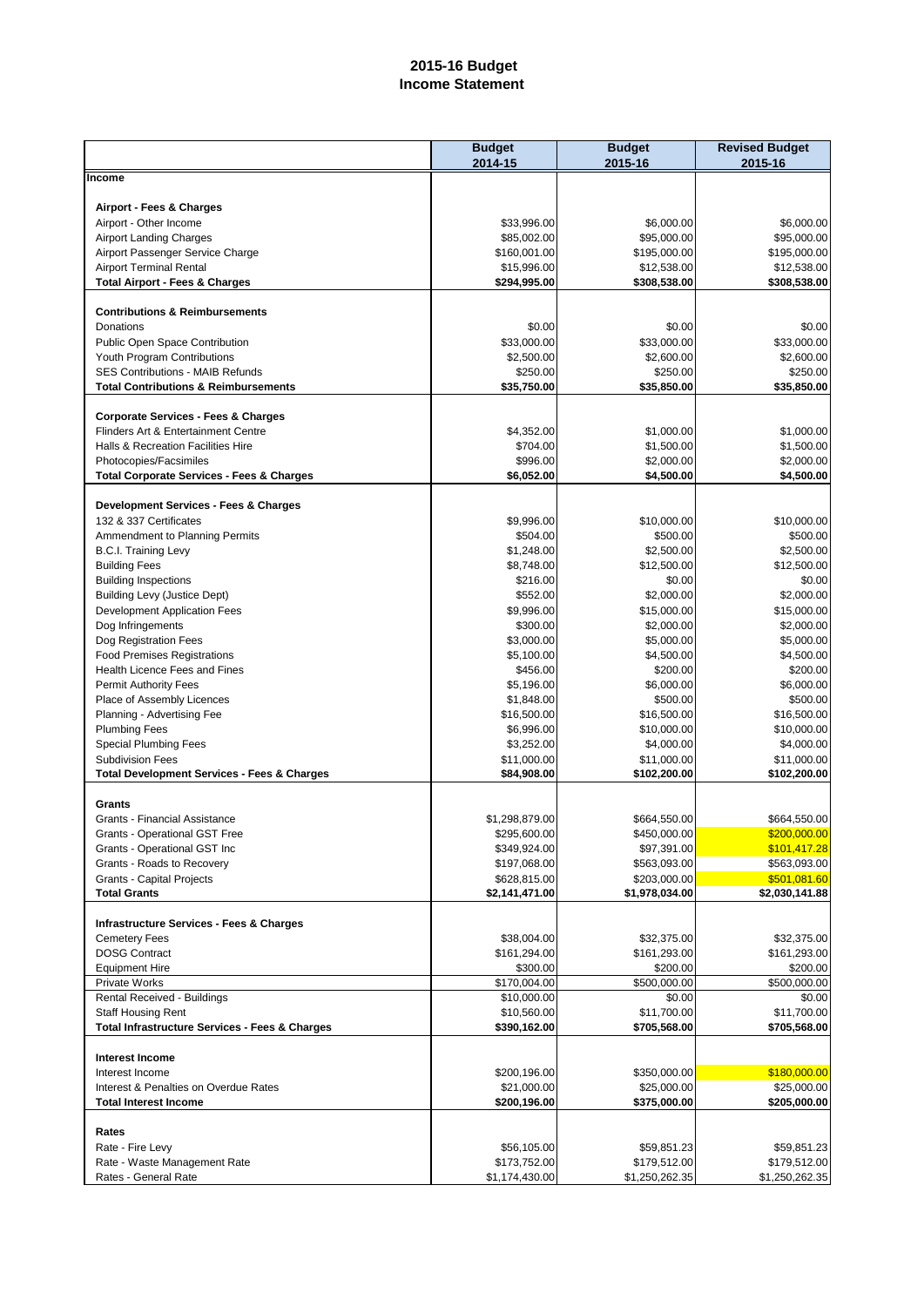#### **2015-16 Budget Income Statement**

|                                                                           | <b>Budget</b><br>2014-15    | <b>Budget</b><br>2015-16    | <b>Revised Budget</b><br>2015-16 |
|---------------------------------------------------------------------------|-----------------------------|-----------------------------|----------------------------------|
| Rates - Pensioner Remission - Fire Levy                                   | \$500.00                    | \$0.00                      | \$0.00                           |
| Rates - Pensioner Remission - State Govt. 30%                             | \$0.00                      | \$0.00                      | \$0.00                           |
| <b>Total Rates</b>                                                        | \$1,404,787.00              | \$1,489,625.58              | \$1,489,625.58                   |
| <b>Total Income</b>                                                       | \$4,558,321.00              | \$4,999,315.58              | \$4,881,423.46                   |
| Other Revenue - GST Free                                                  | \$20,356.00                 | \$11,250.00                 | \$33,985.00                      |
| Other Revenue - GST Inc                                                   | \$25,506.00                 | \$23,850.00                 | \$23,850.00                      |
| Sale of Assets                                                            | \$7,000.00                  | \$60,000.00                 | \$60,000.00                      |
| TasWater - Tax Equiv & Dividends                                          | \$30,000.00                 | \$53,999.00                 | \$53,999.00                      |
| <b>Total Other Income</b>                                                 | \$82,862.00                 | \$149,099.00                | \$171,834.00                     |
| <b>Net Income</b>                                                         | \$4,641,183.00              | \$5.148.414.58              | \$5,053,257.46                   |
| <b>Less Operating Expenses</b>                                            |                             |                             |                                  |
| <b>Depreciation</b>                                                       |                             |                             |                                  |
| Ammortisation on Municipal Revaluation                                    | \$8,640.00                  | \$8,640.00                  | \$8,640.00                       |
| Depreciation - Bridges                                                    | \$78,116.00                 | \$78,116.00                 | \$78,116.00                      |
| Depreciation - Building                                                   | \$70,000.00                 | \$70,000.00                 | \$70,000.00                      |
| Depreciation - Footpaths                                                  | \$27,000.00                 | \$27,000.00                 | \$27,000.00                      |
| Depreciation - Furniture & Fittings                                       | \$18,000.00                 | \$18,000.00                 | \$18,000.00                      |
| Depreciation - Infrastructure                                             | \$162,000.00                | \$189,600.00                | \$189,600.00                     |
| Depreciation - Leasehold Improvements<br>Depreciation - Plant & Equipment | \$44,000.00<br>\$248,500.00 | \$44,000.00<br>\$248,500.00 | \$44,000.00<br>\$248,500.00      |
| Depreciation - Roads                                                      | \$780,000.00                | \$780,000.00                | \$780,000.00                     |
| Depreciation - Waste Infrastructure                                       | \$6,500.00                  | \$6,500.00                  | \$6,500.00                       |
| <b>Total Depreciation</b>                                                 | \$1,442,756.00              | \$1,470,356.00              | \$1,470,356.00                   |
|                                                                           |                             |                             |                                  |
| <b>Employee Costs</b>                                                     |                             |                             |                                  |
| Employee Costs - Allowances                                               | \$29,140.00                 | \$27,685.00                 | \$27,685.00                      |
| Employee Costs - FBT Payable                                              | \$3,272.00                  | \$3,272.00                  | \$6,500.00                       |
| Employee Costs - Medical Expenses (Inc Workers Comp)                      | \$500.00                    | \$500.00                    | \$500.00                         |
| Employee Costs - Overtime<br>Employee Costs - Payroll Tax                 | \$66,475.00<br>\$38,000.00  | \$41,194.96<br>\$38,000.00  | \$41,194.96<br>\$38,000.00       |
| Employee Costs - Salaries and Wages                                       | \$1,716,256.00              | \$1,714,695.00              | \$1,714,695.00                   |
| <b>Employee Costs - Superannuation</b>                                    | \$214,867.00                | \$207,196.81                | \$207,196.81                     |
| Employee Costs - Training, Conferences and Seminars                       | \$63,300.00                 | \$65,500.00                 | \$65,500.00                      |
| Employee Costs - Uniform                                                  | \$4,280.00                  | \$3,930.00                  | \$3,930.00                       |
| Employee Costs - Workers Compensation Insurance                           | \$24,145.00                 | \$29,700.00                 | \$29.700.00                      |
| <b>Total Employee Costs</b>                                               | \$2,160,235.00              | \$2,131,673.77              | \$2,134,901.77                   |
| <b>Materials &amp; Contracts</b>                                          |                             |                             |                                  |
| Advertising                                                               | \$19,828.00                 | \$20,362.50                 | \$20,362.50                      |
| Analysis and Environmental Sampling Fees                                  | \$352.00                    | \$1.000.00                  | \$1,000.00                       |
| <b>Audit Fees</b>                                                         | \$25,000.00                 | \$25,500.00                 | \$25,500.00                      |
| <b>Bank Charges</b>                                                       | \$9,504.00                  | \$9,000.00                  | \$9,000.00                       |
| Chemicals<br>Cleaning                                                     | \$2,004.00<br>\$3,804.00    | \$2,000.00<br>\$3,000.00    | \$2,000.00<br>\$3,000.00         |
| Consulting / Contractor Services                                          | \$681,376.00                | \$487,185.00                | \$519,185.00                     |
| <b>Council Member Allowances</b>                                          | \$77,496.00                 | \$89,857.08                 | \$89,857.08                      |
| <b>Council Member Expenses</b>                                            | \$15,000.00                 | \$15,000.00                 | \$15,000.00                      |
| <b>Debt Collection</b>                                                    | \$8,000.00                  | \$10,000.00                 | \$10,000.00                      |
| Events & Marketing                                                        | \$149,919.00                | \$45,500.00                 | \$45,500.00                      |
| <b>Election Costs</b>                                                     | \$7,000.00                  | \$0.00                      | \$0.00                           |
| Fire Service Levy                                                         | \$54,000.00                 | \$54,000.00                 | \$54,000.00                      |
| Freight                                                                   | \$14,196.00                 | \$14,450.00                 | \$14,450.00                      |
| <b>General Expenses</b>                                                   | \$299,023.00                | \$378,850.00                | \$378,850.00                     |
| <b>Immunisation Costs</b>                                                 | \$250.00<br>\$81,264.00     | \$500.00<br>\$85,041.53     | \$500.00                         |
| Insurance<br>Interest                                                     | \$0.00                      | \$28,000.00                 | \$85,041.53<br>\$28,000.00       |
| <b>IT Expenses</b>                                                        | \$23,556.00                 | \$26,000.00                 | \$26,000.00                      |
| Land Tax                                                                  | \$27,999.00                 | \$30,600.00                 | \$30,600.00                      |
| Leases                                                                    | \$27,024.00                 | \$28,000.00                 | \$28,000.00                      |
| Legal Expenses                                                            | \$18,996.00                 | \$22,000.00                 | \$24,000.00                      |
| <b>Licence Fees</b>                                                       | \$35,946.00                 | \$24,230.00                 | \$24,230.00                      |
| Materials & Equipment                                                     | \$156,846.00                | \$277,350.00                | \$277,350.00                     |
| Minor Plant Purchase                                                      | \$1,404.00                  | \$1,450.00                  | \$1,450.00                       |
| Photocopier                                                               | \$16,500.00                 | \$20,200.00                 | \$20,200.00                      |
| Plant Hire - External                                                     | \$5,004.00                  | \$0.00                      | \$0.00                           |
| Plant Hire - Internal Charges                                             | \$224,756.00                | \$210,300.00                | \$210,300.00                     |